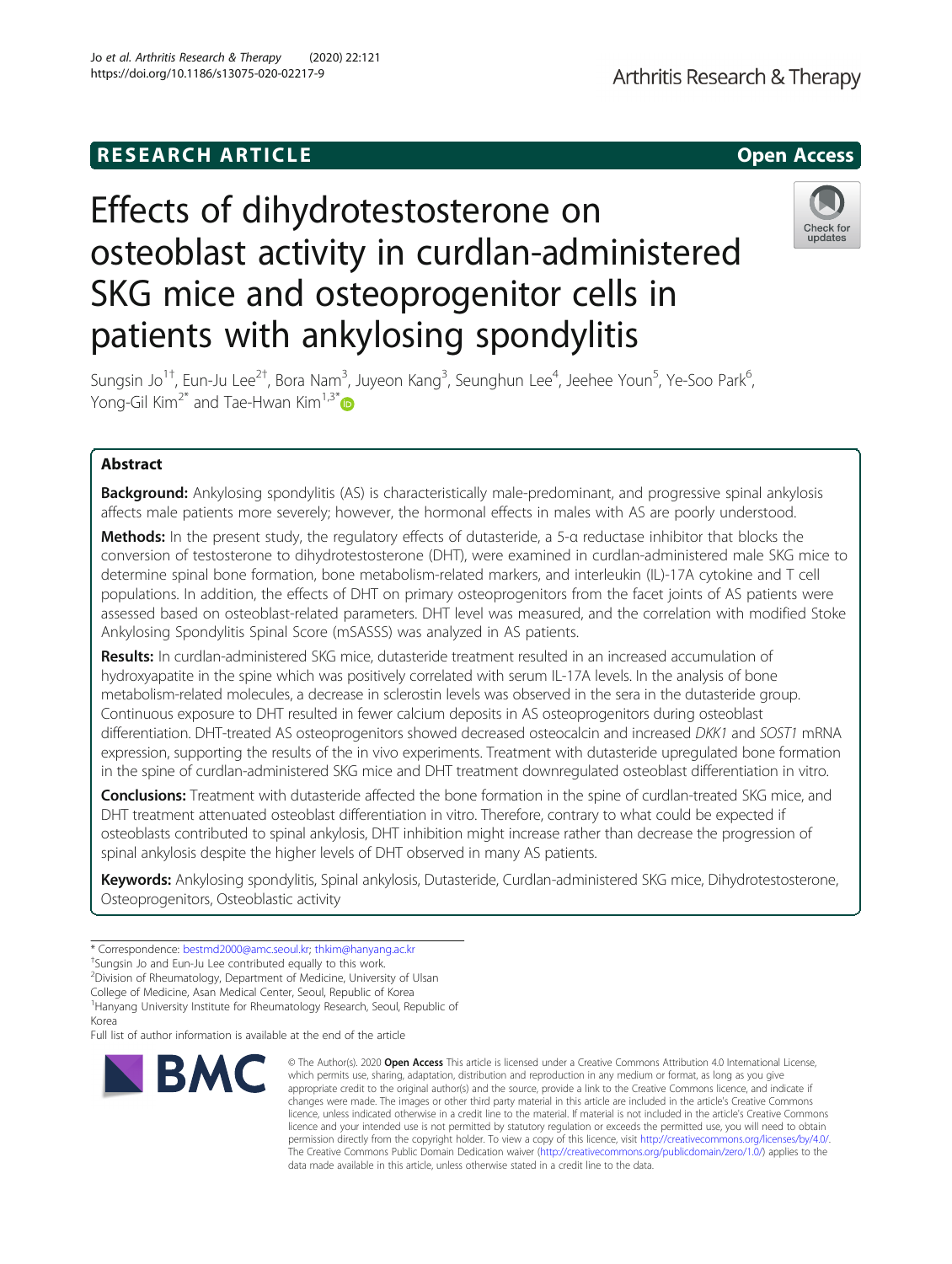# Background

Ankylosing spondylitis (AS) is a male-predominant disease, and its symptomatic burden as well as the progression of spinal changes is more severe in male patients  $[1, 2]$  $[1, 2]$  $[1, 2]$  $[1, 2]$  $[1, 2]$ . Male hormone analysis in AS patients has been reported [\[3](#page-6-0)–[5](#page-6-0)]; however, an obvious difference in the effects of hormones was not observed. The putative effects of male hormones are difficult to ascertain because AS is a multifactorial disease. Syndesmophytes are the first indicator of spinal ankylosis in AS. The syndesmophyte formation is orchestrated by a variety of immune cells in response to multifaceted factors including genetic factors such as HLA-B27, chronic inflammation, and environmental factors with mechanical stress [\[6](#page-6-0)–[8\]](#page-6-0). Furthermore, interleukin (IL)-17A levels and the number of IL-17A-secreting cells are higher in male AS patients [\[9\]](#page-6-0). Exogenous IL-17A treatment of primary bonedriven cells in AS patients promotes osteoblast activity and differentiation [\[10](#page-6-0)]; however, the association between male hormones and pathogenic subset of immune cells or syndesmophyte formation remains unknown.

SKG mice possess a mutation in the ZAP70 gene, a key signaling molecule in T cells [\[11](#page-6-0)]. Although SKG mice have been used as an animal model of rheumatoid arthritis (RA), curdlan-administered SKG mice showed spontaneous inflammatory arthritis and developed spinal bony fusion over time  $[12-14]$  $[12-14]$  $[12-14]$ . Therefore, the curdlanadministered SKG mice have been suggested as a model of human spondyloarthritis.

Testosterone affects immune responses such as differentiation and cytokine production of T cells, B cells, and macrophages. Lower serum testosterone levels are associated with the future development of RA, especially in patients who are rheumatoid factor-negative [\[15](#page-6-0)]. In SKG mouse models, testosterone inhibits the development of arthritis, indicating an inhibitory role of testosterone in the development of RA in male patients [\[16\]](#page-6-0). However, serum testosterone levels in AS patients are significantly higher than those in RA patients but not different from the healthy population [\[17\]](#page-6-0). Therefore, considering the male predominance of AS and the non-reduced testosterone levels in AS patients, testosterone might be more involved in the pathogenesis of AS compared with other types of arthritis.

Dutasteride, a 5-α reductase (SRD5A) inhibitor that blocks the conversion of testosterone to dihydrotestosterone (DHT), has been clinically used for the treatment of aggressive prostate cancer and alopecia [[18,](#page-6-0) [19\]](#page-6-0). Although dutasteride has been proven safe, the effects of decreased DHT levels in male AS patients undergoing long-term dutasteride treatment are unknown. In the present study, the effects of dutasteride on spinal ankylosis were examined in a spondyloarthritis animal model. Furthermore, the role of DHT in the differentiation of human osteoblasts was evaluated using primary AS osteoprogenitors.

# Materials and methods In vivo AS model

SKG mice were obtained from Dr. Sakaguchi (University of Osaka, Japan), and arthritis was induced as previously described [\[11](#page-6-0)–[13\]](#page-6-0). Eight-week-old male SKG mice were intraperitoneally injected with 3 mg of curdlan  $(n = 20)$ or PBS only as a control  $(n = 6)$  at 0 and 2 weeks. Dutasteride (SML1221, Sigma, USA), a 5-α reductase inhibitor that blocks the conversion of testosterone to DHT, was used for in vivo experiments. An experimental diet containing dutasteride (41.2 mg/kg/day) was started at 9 weeks after the first curdlan injection (dutasteride group,  $n = 10$ ) in half of the mice, and a normal diet was maintained in the remaining mice (curdlan group,  $n = 10$ ). The clinical scores for peripheral arthritis were evaluated weekly. At 17 weeks after the first curdlan injection, whole-body imaging was performed using the fluorescent in vivo bisphosphonate agent Osteo-Sense® 680 EX (Mediso Ltd., Hungary). The mice were then sacrificed, and sera and splenocytes were simultaneously collected. The levels of bone metabolism-related molecules including receptor activator of nuclear factor kappa-Β ligand (RANKL), osteoprotegerin (OPG), dickkopf-related protein 1 (DKK1), and sclerostin (SOST) were analyzed using a Luminex multiplex assay, and IL-17A was measured using single molecule arrays. IL-17A secretory cells in the spleen were measured using flow cytometry. All mice were handled in accordance with the guidelines for animal care approved by the Animal Experimentation Committee of the Asan Institute for Life Science (2015-14-135).

#### In vitro studies and sera analysis

Studies involving human materials were performed in compliance with the Helsinki Declaration and approved by the Ethics Committee of Hanyang University Hospital; written informed consent was obtained from all subjects (IRB-2014-05-002). Human bone tissues were obtained during surgery from the facet joints of 12 patients who fulfilled the 1984 modified New York classification criteria for AS. Primary AS osteoprogenitor cells were cultured as previously reported [\[10,](#page-6-0) [20](#page-6-0), [21\]](#page-6-0). The effects of DHT (D-073, Sigma, USA) on primary AS osteoprogenitors were assessed by alkaline phosphatase (ALP) activity and staining, alizarin red staining (ARS) for calcium deposits, and qRT-PCR for osteoblasts-related genes [[22](#page-6-0)]. RNA extraction (TRIzol, Thermo Fisher Scientific, USA) and cDNA synthesis (ReversAid, Thermo Fisher Scientific, USA) were performed following the standard protocols.

The qRT-PCR primers used were as follows: 18s RNA forward, 5′-GTAACCCGTTGAACCCCATTC-3′; 18s RNA reverse, 5′-CCATCCAATCGGTAGTAGCG-3′; ALP forward, 5′-ACGAGCTGAACAGGAACAACGT-3′; ALP reverse, 5′-CACCAGCAAGAAGAAGCCTTTG-3′;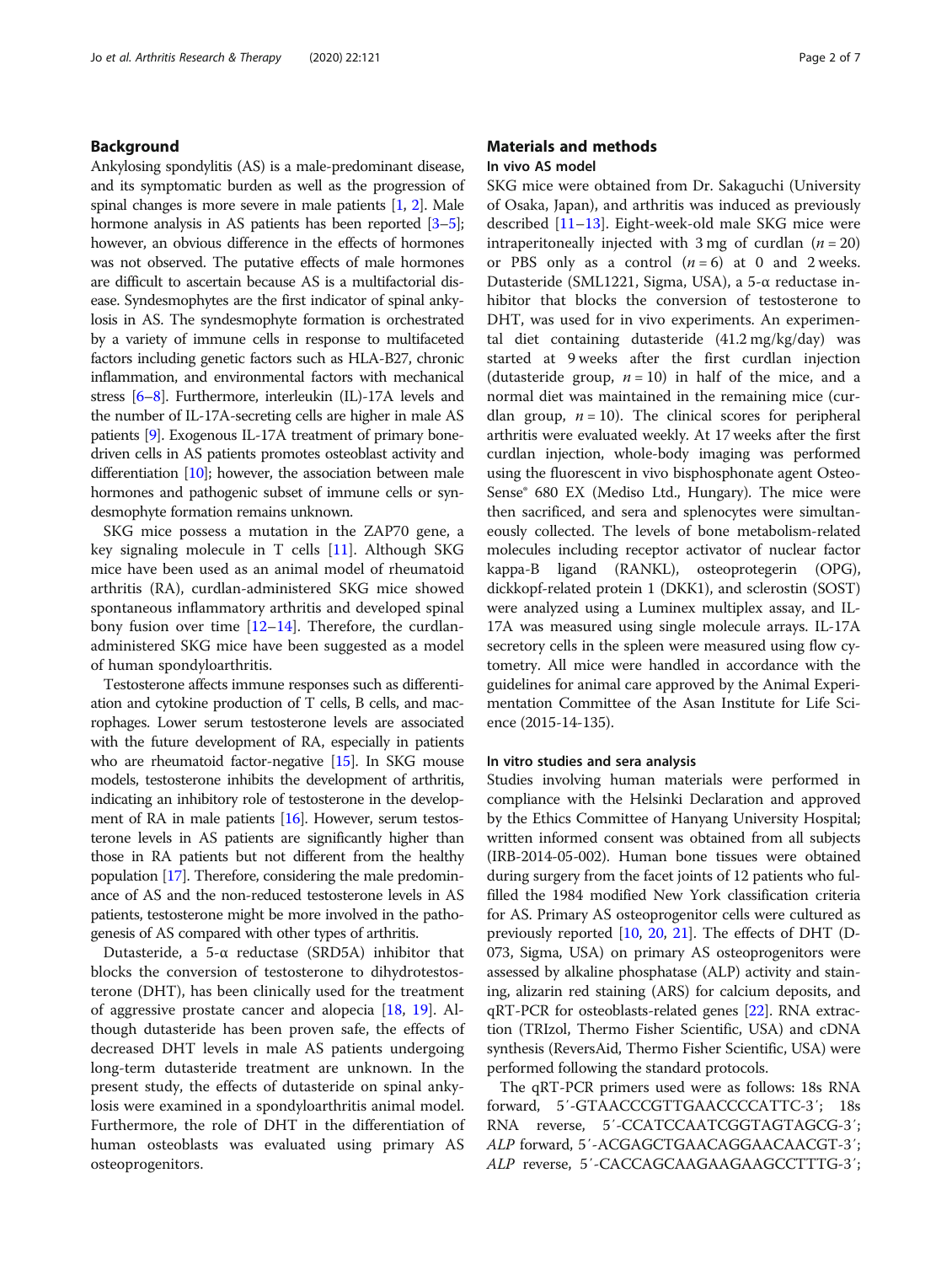|  | OCN forward, 5'-ATGAGAGCCCTCACACTCCT-3';   |
|--|--------------------------------------------|
|  | OCN reverse, 5'-CTTGGACACAAAGGCTGCAC-3';   |
|  | DKK1 forward, 5'-GGGTCTTTGTCGCGATGGTA-3';  |
|  | DKK1 reverse, 5'- CTGGTACTTATTCCCGCCCG-3'; |
|  | SOST1 forward, 5'-TGGCAGGCGTTCAAGAATGA-3'; |
|  | SOST1 reverse, 5'-GCCCGGTTCATGGTCTTGTT-3'. |

Sera were collected from male subjects: 28 healthy donors (HC), 189 with AS, and 23 with RA. The DHT levels in the sera were analyzed using ELISA (KA1886, Abnova, Taiwan). Spinal radiographs of the AS patients were scored based on the modified Stoke Ankylosing Spondylitis Spinal Score (mSASSS) (Lee S).

#### Statistical analysis

Statistical analyses were performed using GraphPad Prism software, version 6.0. The Mann-Whitney  $U$  test was performed for two-group comparisons, and  $P$  values  $< 0.05$ were considered statistically significant. All results are presented as the mean ± standard error of the mean (SEM). Statistical Package for Social Science (SPSS) software was used for statistical analysis. Spearman's correlation was used to determine the correlation between DHT and mSASSS.

### Results

Curdlan-administered SKG mice were examined to determine the effects of dutasteride on the induction of arthritis and spinal progression in AS. The experimental design is shown in Fig. [1](#page-3-0)a. After starting the dutasteride diet, the clinical arthritis scores were not different between the dutasteride and curdlan groups (Fig. [1](#page-3-0)b). At 2 weeks before sacrifice, the accumulation of hydroxyapatite in the spinal region, which reflects osteoblast activity, was significantly increased in the dutasteride group compared with the curdlan group (Fig. [1](#page-3-0)c). The osteoblast activity was positively correlated with the IL-17A serum level (Fig. [1d](#page-3-0)). In the analysis of bone metabolism-related molecules, the OPG levels were increased in the curdlan group compared with PBStreated SKG mice but were not different between the curdlan and dutasteride groups. However, the SOST levels were markedly decreased in the dutasteride group compared with the curdlan group (Fig. [1e](#page-3-0)). Among splenocytes, the population of IL-17A secretory cells was increased in all curdlan-administered mice, with larger increases in the dutasteride group compared with the curdlan group. However, the amount of  $T_H17$  cells and IL-17A<sup>+</sup>Treg cells were not significantly different between the dutasteride and curdlan groups (Fig. [1](#page-3-0)f). Collectively, these results indicate that treatment with dutasteride does not attenuate arthritis but does increase mineralization of the spine in curdlanadministered SKG mice, likely via the IL-17A pathway.

Based on the in vivo results with dutasteride treatment as a DHT inhibitor, the effects of DHT on AS osteoprogenitor cells during osteogenic differentiation were investigated. AS osteoprogenitors exposed to DHT during osteoblast differentiation showed no differences in intercellular ALP activity or ALP staining (Fig. [2a](#page-4-0)); however, calcium deposits were decreased based on ARS staining and quantification (Fig. [2b](#page-4-0)). In addition, osteoprogenitor cells in disease controls did not differ in osteogenic activities and calcium deposits after treatment with DHT (Supplementary Figure). Accordingly, the osteocalcin (OCN) expression was decreased, and DKK1 and SOST expression was increased at the mRNA level in DHTtreated AS progenitor cells (Fig. [2](#page-4-0)c).

DHT level in AS patients was significantly higher than that in other groups (Fig. [3](#page-4-0)a). However, DHT level was not correlated with radiographic progression measured based on mSASSS (Fig. [3b](#page-4-0)).

# **Discussion**

In the present study, dutasteride treatment resulted in severe spinal ankylosis in curdlan-administered SKG mice with increased population of IL-17A-secreting cells. In a recent report, IL-17A levels and  $T_H$ 17 frequency were significantly higher in male AS patients than in female AS patients [[9\]](#page-6-0); however, testosterone concentration was negatively associated with activation of the  $T_H17/IL-17$  axis [\[23,](#page-6-0) [24\]](#page-6-0). If testosterone is increased to compensate for the activity of the  $T_H17/IL-17$  axis, suppression of testosterone might cause unexpected effects on the activation of the  $T_H17/IL-17$  axis. In the present study, an active metabolite converted from testosterone, DHT, was iatrogenically suppressed by dutasteride resulting in increased spinal mineralization in curdlanadministered SKG mice, mimicking spondyloarthritis. The intensity of mineralization was positively correlated with serum IL-17A levels, and dutasteride increased the number of viable IL-17A-secreting cells in curdlanadministered SKG mice, indicating dutasteride treatment in the in vivo model may exacerbate the pathogenic features of AS characterized by increased IL-17A and accumulation of spinal mineralization.

Clinically, anti-IL-17A antibodies are more effective for controlling the radiographic progression of AS compared with anti-TNF antibodies over a 2-year period [\[25](#page-6-0)], and evidence indicates IL-17A induces osteoblast differentiation from progenitor cells of AS patients [\[10](#page-6-0)]. The SKG mouse model is dependent on  $T_H17/IL-17$ -inducible axial spondyloarthritis [\[12](#page-6-0)]. In the present study, dutasteride increased the proportion of viable IL-17A-secreting cells in a mouse model; however, the population of  $T_H$ 17 cells was not increased in the dutasteride group compared with the curdlan group. Because the cellular sources of IL-17A are lymphocytes, including CD4<sup>+</sup>, CD8<sup>+</sup>, γδ-T, invariant NKT, innate lymphoid cells, and non-T cells including neutrophils [\[26\]](#page-6-0), the increased levels of IL-17A secretory cells caused by dutasteride might not be dependent on  $T_H$ 17 cells. However, whether the increased population of these cells resulted only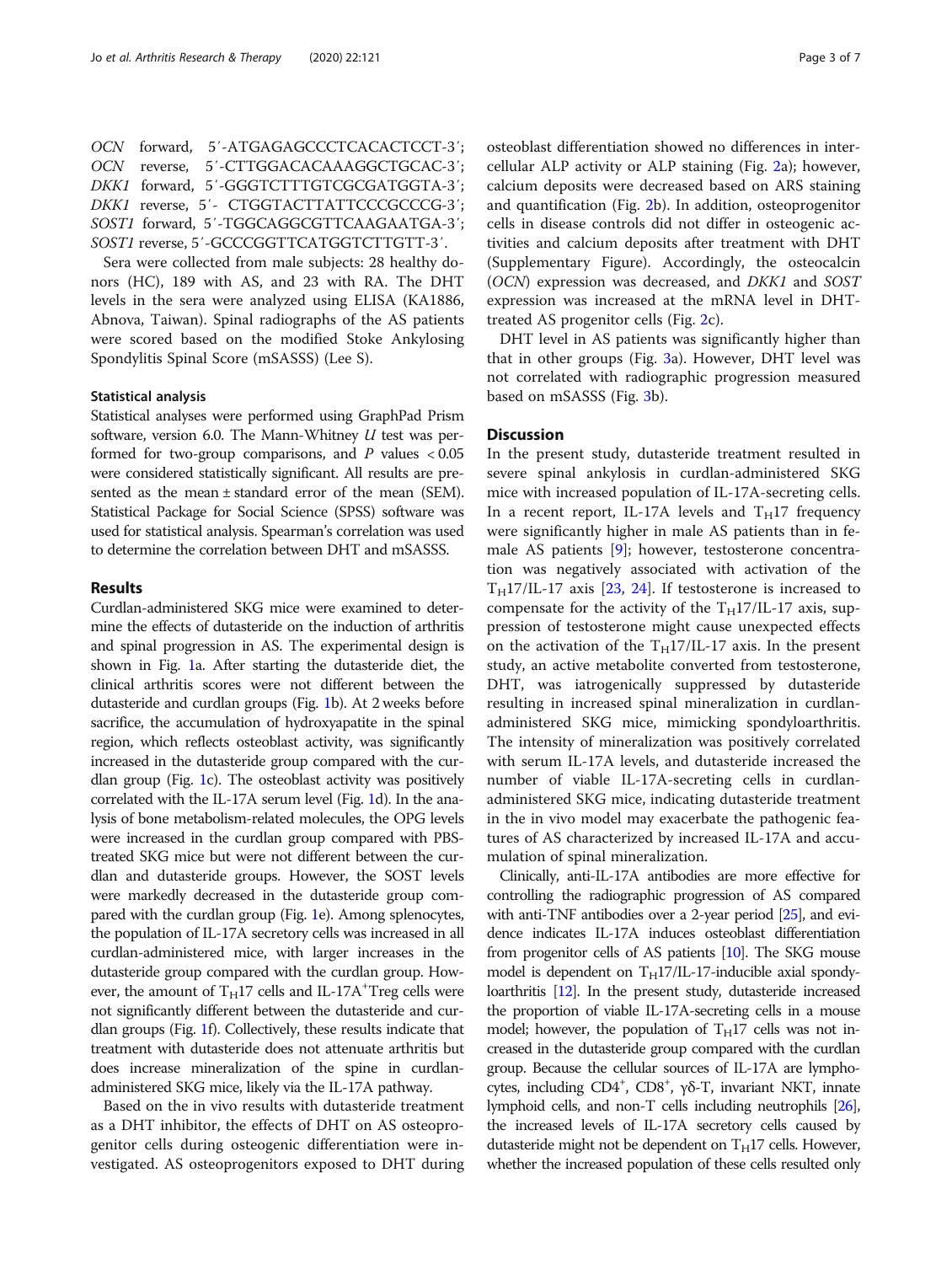<span id="page-3-0"></span>

from the effects of dutasteride could not be determined. Regarding osteoblasts, deleterious effects of anti-IL-17A on bone mass could be a concern although the effects of IL-17A on osteoporosis in the SKG mouse model were unclear. However, IL-17A is also a potent activator of osteoclast differentiation [\[27](#page-6-0), [28\]](#page-6-0), which triggers osteoporosis.

Primary bone-derived cells from the facet joints of AS patients were used to examine the effects of DHT and dutasteride in vitro. Dutasteride treatment did not show any significant changes in AS osteoprogenitor cells under osteogenic differentiation conditions (data not shown). However, a significant reduction of calcified nodules was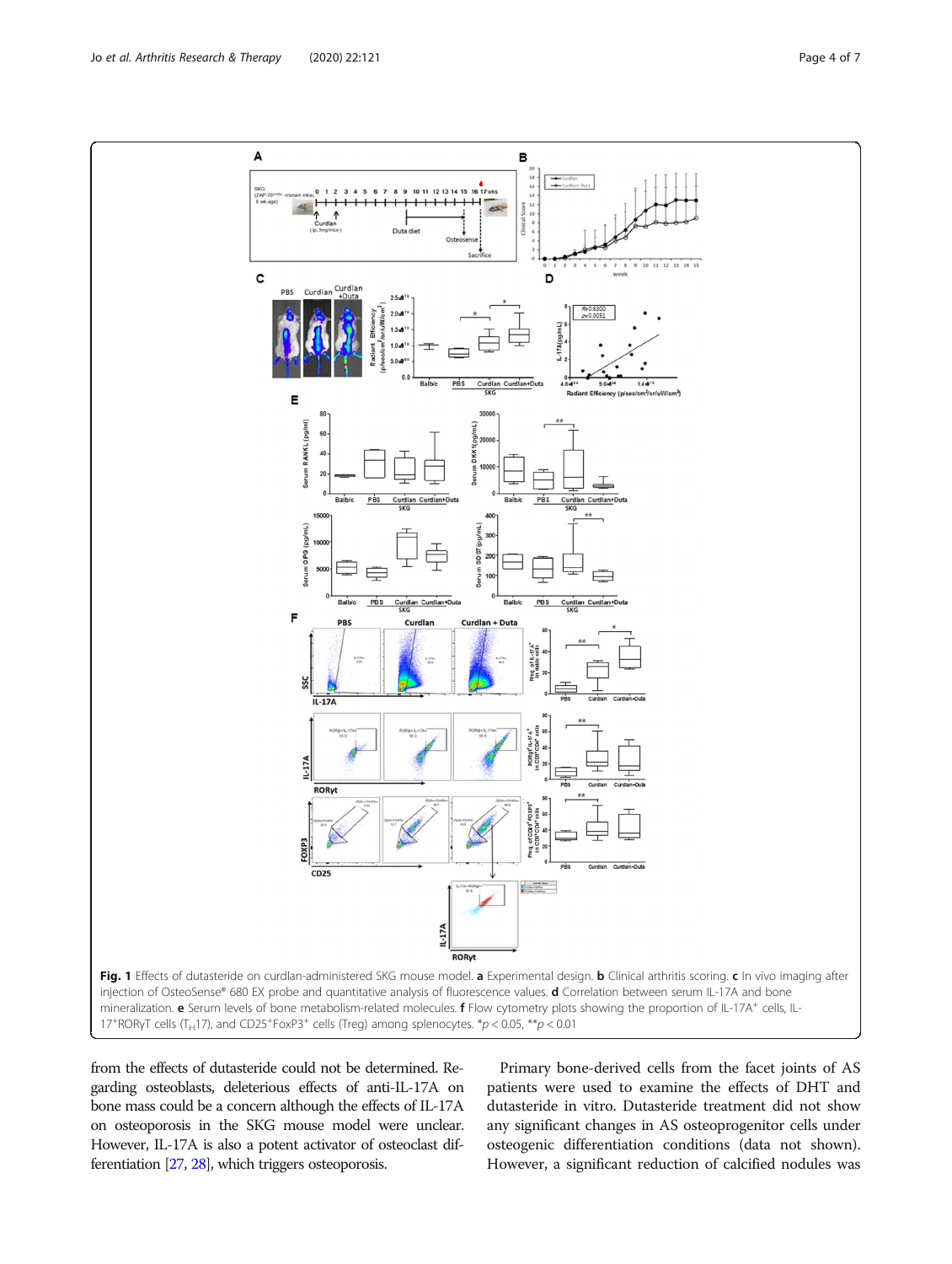<span id="page-4-0"></span>

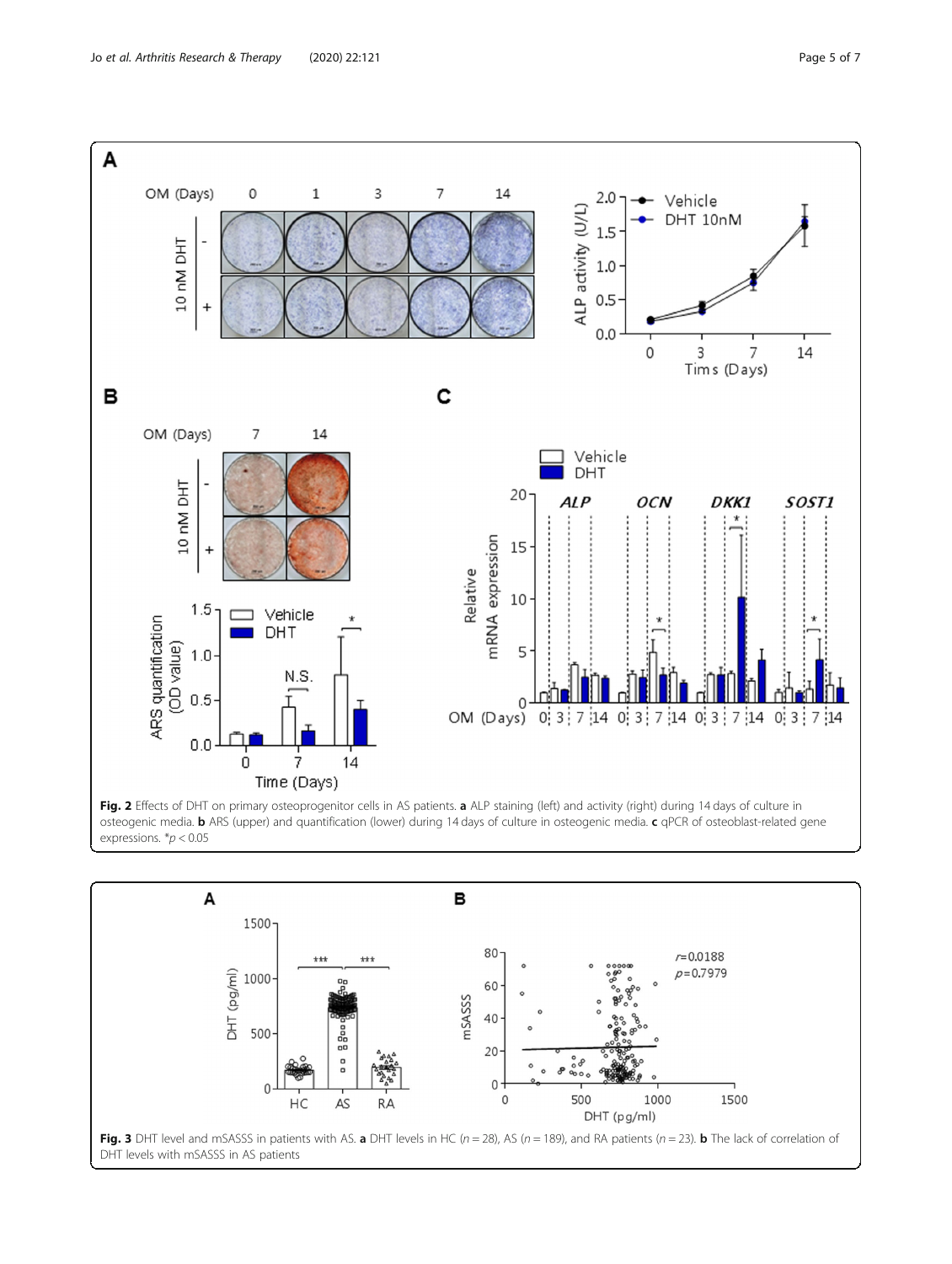observed under osteogenic conditions stimulated with DHT, although ALP activity was not different, as shown in Fig. [2](#page-4-0). DHT treatment for 7 days under osteogenic conditions markedly increased the mRNA expression of DKK1 and SOST and decreased OCN expression. Therefore, DHT treatment in AS osteoprogenitor cells delayed the physiological changes of osteogenic differentiation by activating DKK1 and SOST expression. DHT was higher in the serum of AS patients than in RA patients or healthy controls; however, cross-sectional DHT levels were not correlated with mSASSS (Fig. [3](#page-4-0)b). In agreement with the results from the present study, the testosterone level did not correlate with mSASSS scores in male AS patients [[29](#page-6-0)]. Therefore, the association of male hormone levels with mSASSS should be investigated in a serial follow-up or a large retrospective study.

The role of DKK1 or SOST in bone biology as potent antagonists of the Wnt signaling pathway has been previously reported [\[30](#page-6-0)]. Specifically, secreted DKK1 and SOST negatively regulate the LRP5/6 receptors of osteoblasts and inhibit Wnt-mediated bone formation by acting at several differentiation stages of the osteoblasts. Transgenic SOST-knockout mice display a high bone mass with increased bone mineralization [[31](#page-6-0), [32](#page-6-0)]. In several clinical studies, serum SOST levels were reduced in AS patients, and SOST has been proposed as a marker of radiographic progression. Furthermore, SOST levels were increased by treatment with an anti-TNF inhibitor [[33\]](#page-6-0). Taken together, these data indicate the increased bone formation in the spinal region of mice in the current study could be due to reduced serum SOST levels caused by dutasteride treatment.

Several AS patients experience hair loss, for which dutasteride could be prescribed concomitantly. Despite the clinical relevance, the effects of dutasteride on the disease progression of patients with AS have not been determined in previous studies. In the present study, the possible harmful effects of dutasteride on bone formation in AS were presented. The experimental dutasteride diet in representative male SKG mice was designed to mimic human AS disease in vivo. The increased number of IL-17A-secreting cells and IL-17A cytokine levels and decreased SOST levels in response to dutasteride are largely consistent with the pathogenic factors associated with AS.

The present study had several limitations. First, the precise mechanism by which IL-17A-secreting cells and IL-17 cytokines were increased by dutasteride could not be determined. Second, the mechanism of androgen receptor-regulation mediated by DHT in primary cells was not clearly defined; thus, further research is needed to better understand the underlying actions of regulatory male hormones. In addition, clinical studies are needed to verify the effects on the spinal structure in AS patients undergoing dutasteride therapy for prostate cancer. Third, the AS osteoprogenitors investigated in the present study might be inappropriate to explain the complete mechanism of syndesmophyte formation; however, the focus was on osteoblast proliferation, which was the reason for choosing the particular AS osteoprogenitors. Finally, an alternative mechanism of severe ankylosis caused by dutasteride, such as microbiota, was not fully evaluated. Imbalance of gut microbiota was suggested as a possible pathogenesis in a HLA-B27-induced spondyloarthritis model [\[34\]](#page-6-0). In addition, a sex-related distinct population of microbiota during development of inflammatory bowel diseases has recently been reported [\[35](#page-6-0)]. Therefore, effects of dutasteride on the imbalance of microbiota should be studied in the future.

# Conclusion

Treatment with a DHT inhibitor in curdlan-administered SKG mice led to increased mineralization of the spine in vivo, and DHT treatment attenuated osteoblast differentiation in vitro. Therefore, the prescription of regimens inhibiting DHT in AS patients warrants careful consideration regarding the progression of spinal ankylosis.

#### Abbreviations

AS: Ankylosing spondylitis; HC: Healthy control; RA: Rheumatoid arthritis; mSASSS: Modified Stoke Ankylosing Spondylitis Spinal Score; DHT: Dihydrotestosterone; ALP: Alkaline phosphatase; ARS: Alizarin red staining; IL-17A: Interleukin-17A; DKK1: Dickkopf-related protein 1; SOST: Sclerostin; OCN: Osteocalcin; OPG: Osteoprotegerin; RANKL: Receptor activator of nuclear factor kappa B ligand

#### Acknowledgements

We would like to thank all the patients and healthy control subjects who participated in this study. We would like to thank the Optical Imaging core facility at the ConveRgence mEDIcine research center (CREDIT) at Asan Medical Center for technical support. We truly appreciate Dr. Sang-Cheol Bae (Hanyang University Hospital for Rheumatic Disease) for providing the sera of male RA patients.

#### Authors' contributions

SJ and E-JL performed all experimental design and data analysis. SJ, E-JL, YGK, and T-HK participated in writing the manuscript. BN, JK, and SL analyzed the clinical disease scores of patients. JY and Y-SP provided SKG mice and human facet joint samples, respectively. Y-GK and T-HK conceived of the overall concept and guided the study. All authors read the manuscript critically, provided comments, and approved the final version.

#### Funding

This research was supported by grants from the Basic Science Research Program through the National Research Foundation of Korea (NRF) funded by the Ministry of Education (2017R1A6A3A11034394 to SJ, 2019R1F1A1059736 to Y-GK, and 2016R1A2B4008606 and 2019R1A2C2004214 to T-HK). It was also supported by a Korea Health Technology R&D grant through the Korea Health Industry Development Institute (KHIDI), which is funded by the Ministry of Health & Welfare, Republic of Korea (HI17C0888 to T-HK).

## Availability of data and materials

All data generated and analyzed during this study are included in this article. Materials used in this study are available from the corresponding author on reasonable request.

#### Ethics approval and consent to participate

Studies involving human materials were carried out in compliance with the Helsinki Declaration and were approved by the Ethics Committee of Hanyang University Hospital with written informed consent from all subjects